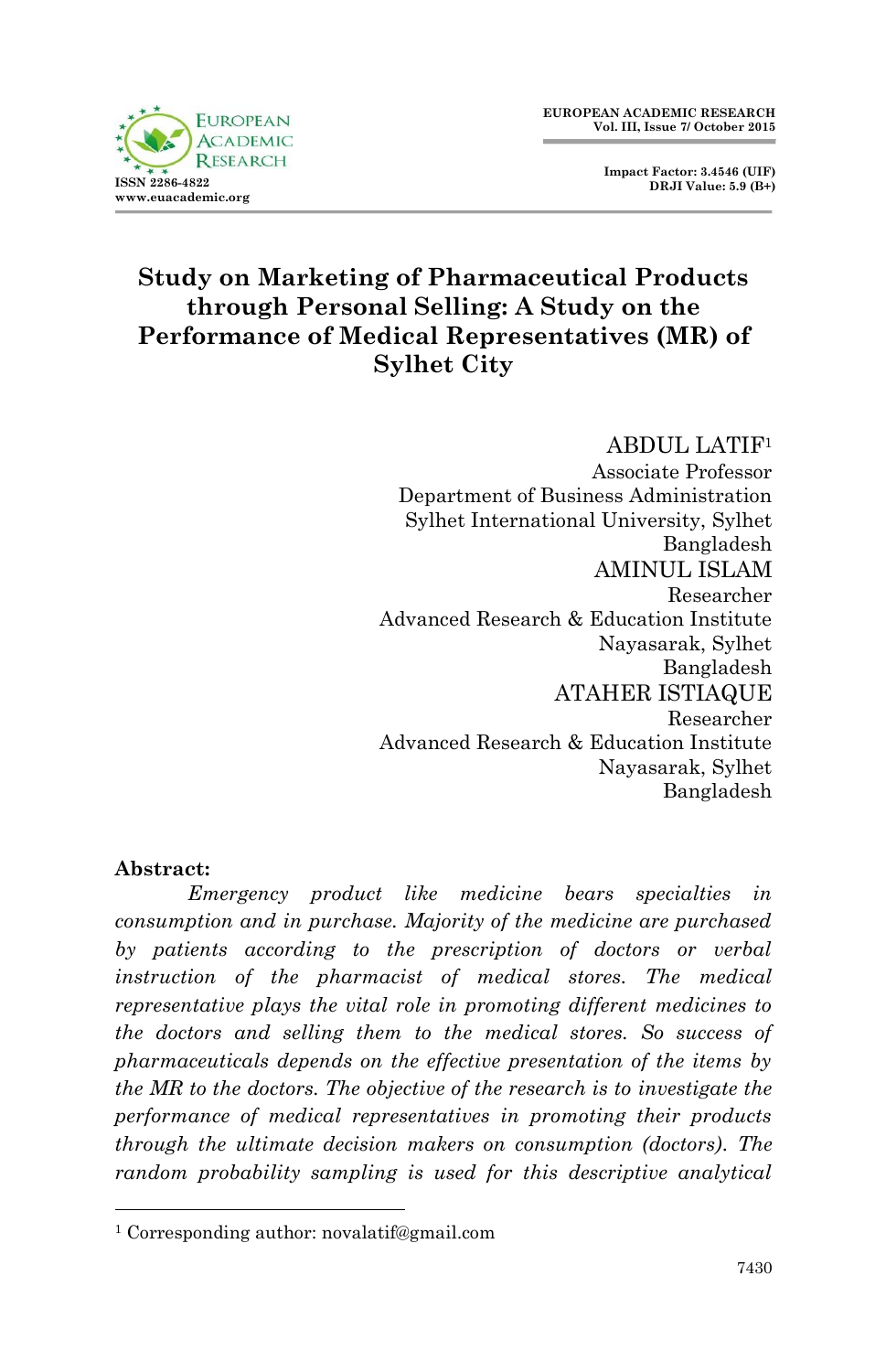*research where 99 medical representatives of 17 renowned pharmaceuticals are selected as sample for primary data. The secondary data were collected from different reading materials; books, journals, websites etc. The collected primary data were processed through Microsoft Excel 07 and SPSS 19 for outputs in specific formats by frequency distribution, cross tabulation and Chi-Squares tests. The outputs were analyzed by the researchers in the light of objective of the research by objectively and logically. It can be inferred from the research that the persuasion of doctors effectively is the most significant factors of success in promoting the products along with the quality, price, and availability of the products. The logistic supports of medical representatives, compensation packages, working hours, promotion policy and product and marketing polices of different companies contribute significantly to attract and restore the brilliant representatives who could promote the product effectively through the doctors to ultimate consumers-the patients.*

**Key words:** Personal selling, Medical Representatives, Medicine Store, Promotion of products

### **BACKGROUND:**

Pharmaceutical Business has a specific way of marketing the products as the customers and consumers are not the decision makers of buying process like other products. The decision maker is the doctors who prescribe the medicine for the patients to recover from the problem. In Bangladesh the physicians prescribe in the brand name of the medicine so the patients get minimum option to search the alternatives. So the marketing success is mostly depends on the doctors favor. To get the doctors' favor the logical way is to improve the quality of the product. But there are practices of providing gifts to the doctors. So inquiry in the success of marketing of pharmaceuticals should be directed to the persuasion of doctors, ensuring the availability of the products in the outlets and the efforts of the salespersons.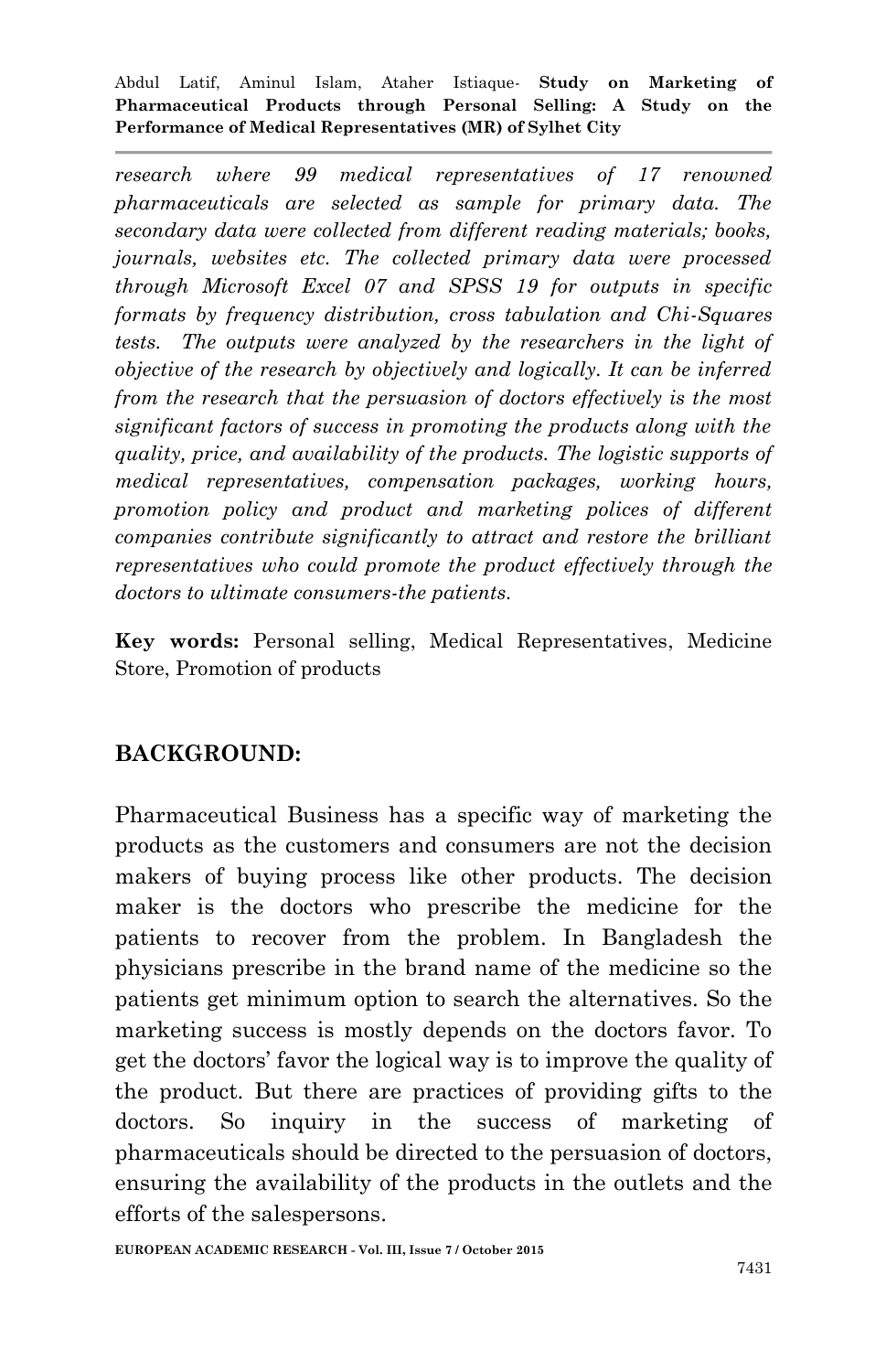Persuasion of physicians and ensuring the availability of medicine in the outlets is the key element of success. So the representatives have to provide physical and mental efforts to do so. So they should need good compensation and working environment in their companies. But more supply of educated youths in Bangladesh give the companies better opportunity of utilizing the talents and efforts of the youths in cheaper rate of compensation. In this circumstance, youths are doing their services under compulsion but there are doubts about their sincere efforts in promoting the products.

Sylhet is a divisional city of Bangladesh with comparatively resourceful citizens as there are huge foreign remittance and comparative better opportunity of doing business in natural products and tourists attractive places. So they people have the ability to purchase better Medicare facilities provided by qualified physicians, treatment and medicines. So the pharmaceuticals have a great attraction in that territory for marketing of their products. Searching the marketing efforts of pharmaceuticals in this territory may portraits an overall picture of marketing in the whole country.

It is necessary to find out the marketing efforts of medicals representatives and their success along with the driving forces provided by compensation policy and product and marketing policy of the companies. All are to identify the salient features of marketing of pharmaceutical products by medical representatives.

### **LITERATURE REVIEW:**

The pharmaceutical industries are administered by the Drug ordiannnce of 1982 (Drug Administration, 2007). At present there are 247 allopathic pharmaceuticals producing different essential medicines to meet the domestic need and export to 72 countries of the world (Shaptahik 2000, 2014). Pharmaceutical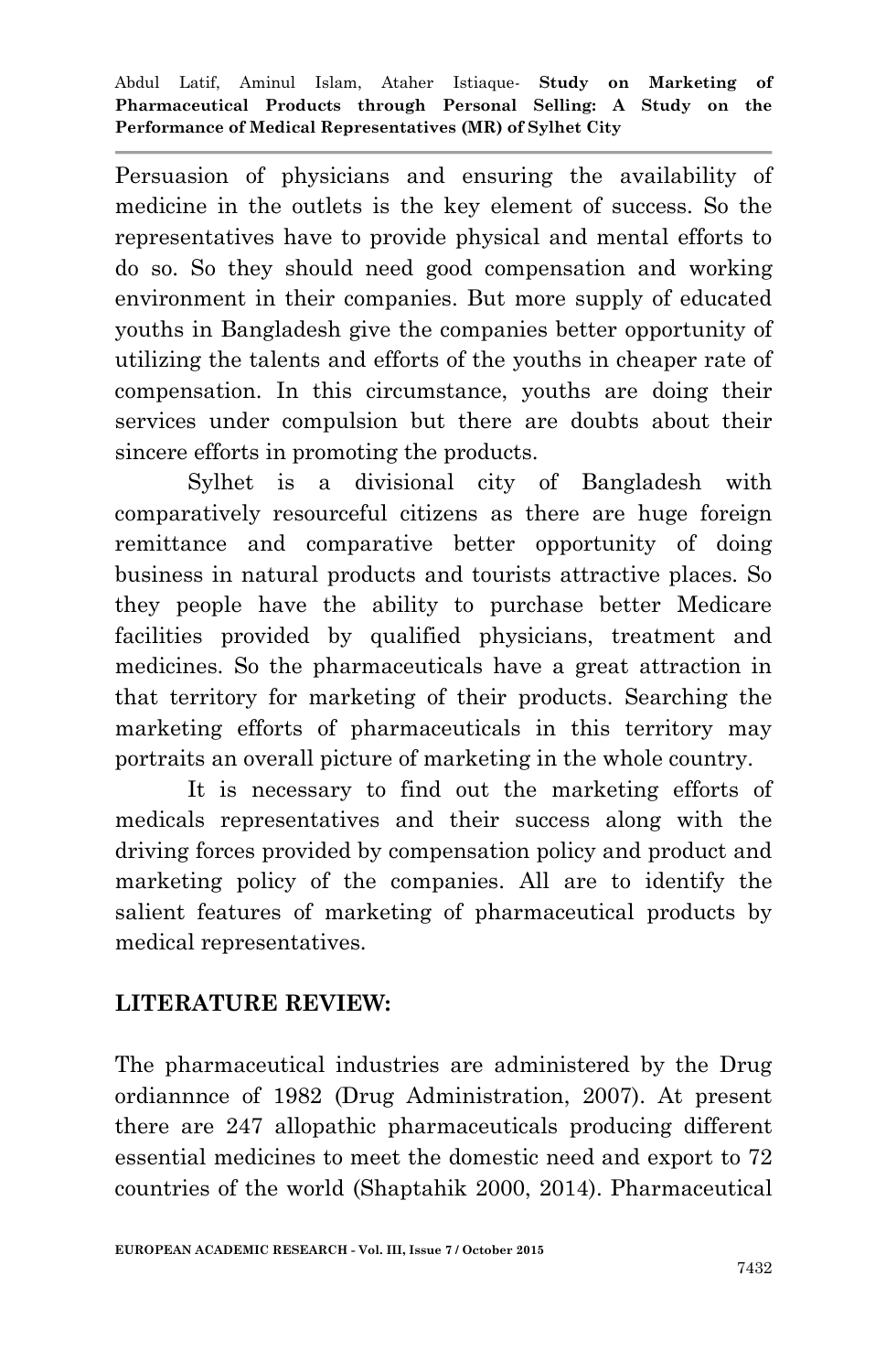industries produce medicine of 97% of their domestic need. The rests are imported from other countries includes some vaccines, insulin and antibiotics. The medicines of nearly 5300 brands are produced in Bangladesh. Of them, 450 are registered generic medicines (Shaptahik 2000, 2005). According to the World Health Organization (WHO), the medicines are to be produces in low cost and minimum side effect (The Daily Star, 2014).

The medicines are to be sold by drug stores by registered doctor prescription (The Observer, November, 17, 2003). Though most of the pharmaceuticals are failed to satisfy the standard set by WHO, 12 of the pharmaceuticals are manufacturing medicine according to the standards established by World Health Organization (WHO). These drugs are sold through medicine stores without proper prescriptions of qualified doctors. Many pirated medicines are found in most of the medicine stores of rural areas. Nearly 800 manufacturers of Allopathic, Homeopathic, herbal streams are supplying different medicines of 700 hundred million US \$ annually to meet the domestic needs. Though 50-60% manufacturers are producing fake and pirated medicines, 85 items of qualified manufacturers are exported to 72 countries of the world. Out of 2 hundred thousand medicine stores only 82 thousands are registered. (Shapathik 2000, 2011). Sutradhar also mentioned that bribe to doctors play significant role in selling the manufactured medicines (The Daily Star, 2014). The medicines are sold through medical stores according to the prescription of doctors. The appointed medical representatives contact the doctors in regular basis to inform them about their products and pursue them to prescribe their products. Further they have to sell the products to the retailers (drug stores). Customers have to collect their required medicine from these drug stores. The medical representatives are the persons who make a bridge between manufacturers and users through doctors and drug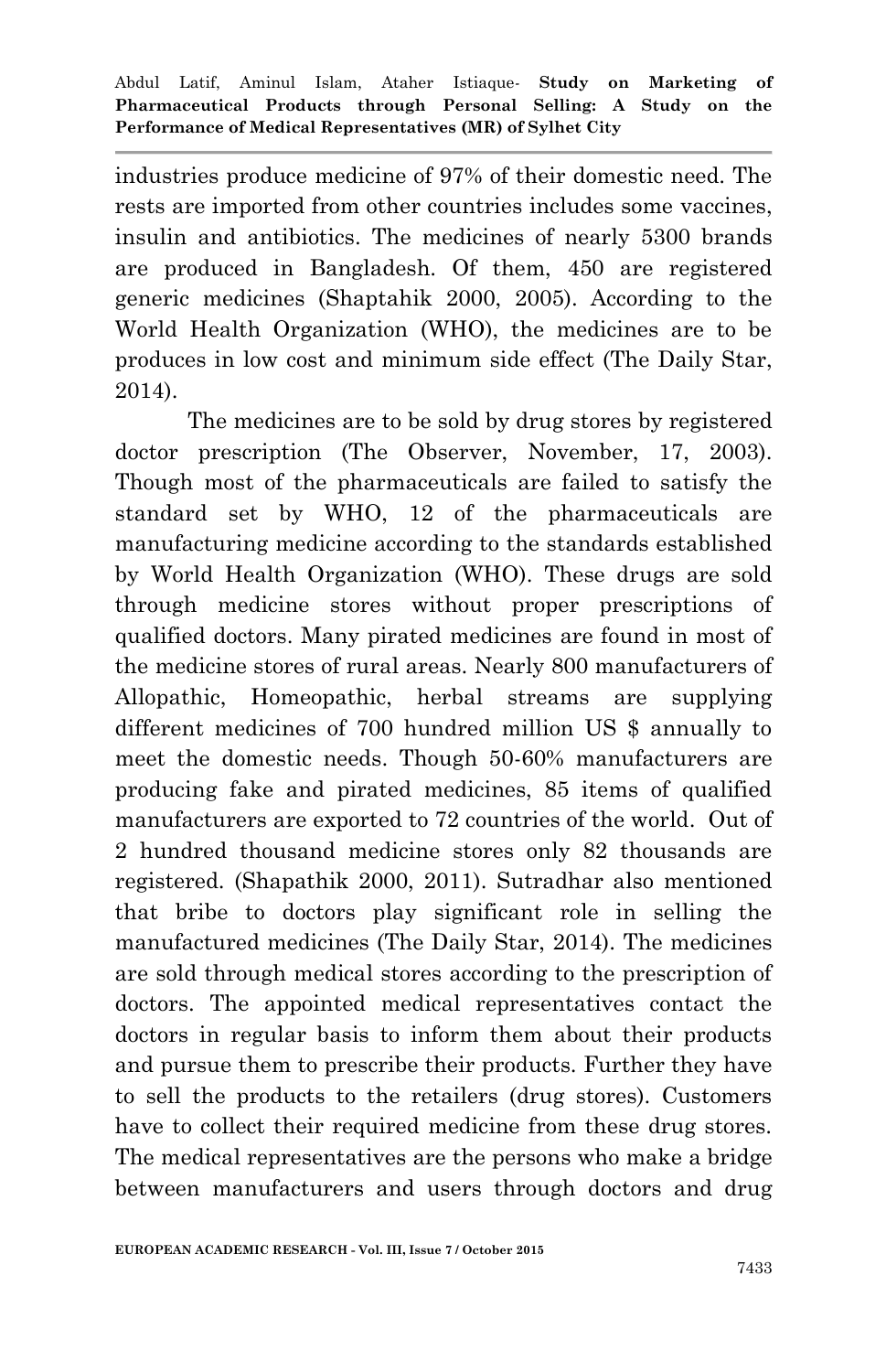stores. They have to convince the doctors through specific information and make them to prescribe the patients by their products and ensure the availability of those medicines in the local drug stores. The MRs must have attractive personalities, general knowledge of science, intelligence, strength of mind, patience and honesty. The working area of a medical representative is known as territory. They must have the database of doctors and drug stores. The doctors' chambers, rural market, hospitals, specialists' market, clinics are included in their database (Bhattacharjee, 2009). This is one type of personal selling. It is a presentation by the sales force to make sales an establish customer relationship (Kotler & Armstrong, 2004), involves face to face communication (McCrathy & Associates, ), in-person communication between sellers and potential customers (Bovee, Houston & Thill, 1995) planned presentation (Lamb, Hair & McDaniel, 1996) and one aspect of promotional mix (Assael, 1993). The number of average contacts, time of contact, average income, average cost, effective contact, new contact, lost customers etc. are to be maintained to manage effective sales force (Saha, 2006).

### **RESEARCH OBJECTIVES:**

- 1. To study the marketing features of pharmaceutical products in terms of style of efforts and success of medical representatives.
- 2. To study the satisfaction level of the representatives in respect of compensation, working hours, promotion and product, marketing policy of the companies in intensifying the efforts of them.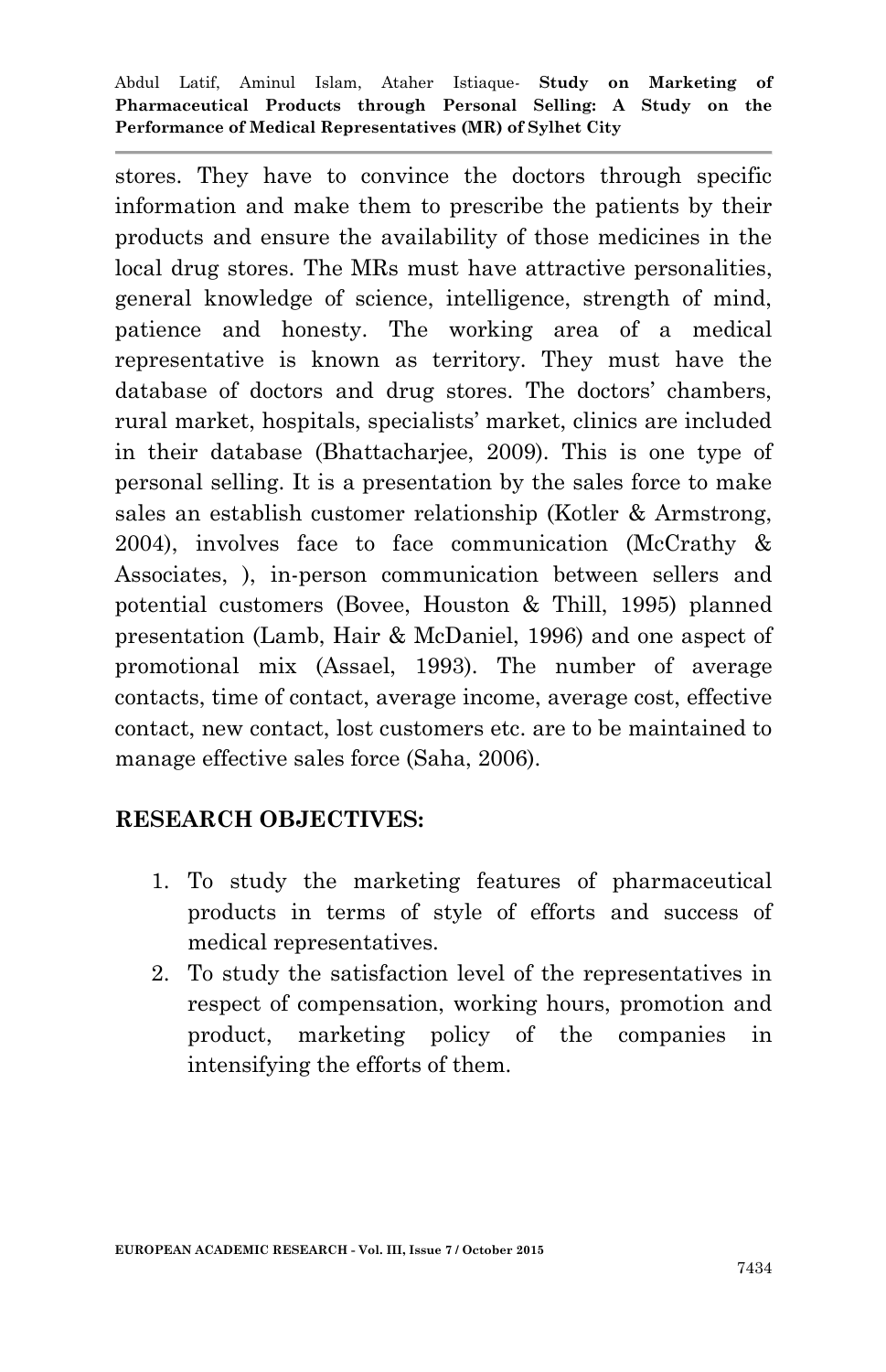### **RESEARCH METHODOLOGY:**

**Research Design:** This is a descriptive analytical research on performance of medical representatives in marketing the medical products through physicians to ultimate patients effectively.

**Sampling Design:** The judgmental sampling techniques are used for that research to get the proper information to carry out the research. The competent respondents are selected for the study by considering the pharmaceutical company and their marketing activities in this region.

**Samples:** For survey of our questionnaire we selected one hundred MR as sample and have got the answer from 99 of them, All the MR are male and with the age group between 25- 35 years. They are working in 17 renowned large and small companies in Sylhet area. The highest respondents are from square (16). It is followed by Incepta (13), Beximco (12), ACME (9), Drug (7), ACI (6), Aristropharma (5), SKF(4) and Becon, Delta, Forever, IBNE Sina, Navana, Opsonin, Pharmacy Ltd., Santos and Ziska (3 each). So there are representations of all the renowned companies either bigger or smaller.

**Data Collection:** The primary data for research was collected by a well structured questionnaire. A total of 20 questions were formulated into one single questionnaire to analyze the objectives of research.

**Survey Instrument:** Since our target groups are collected for MR it was make sure that the questionnaire are suitable for them as well as satisfied the demand of the research topic. To help the targeted group for understanding the questionnaire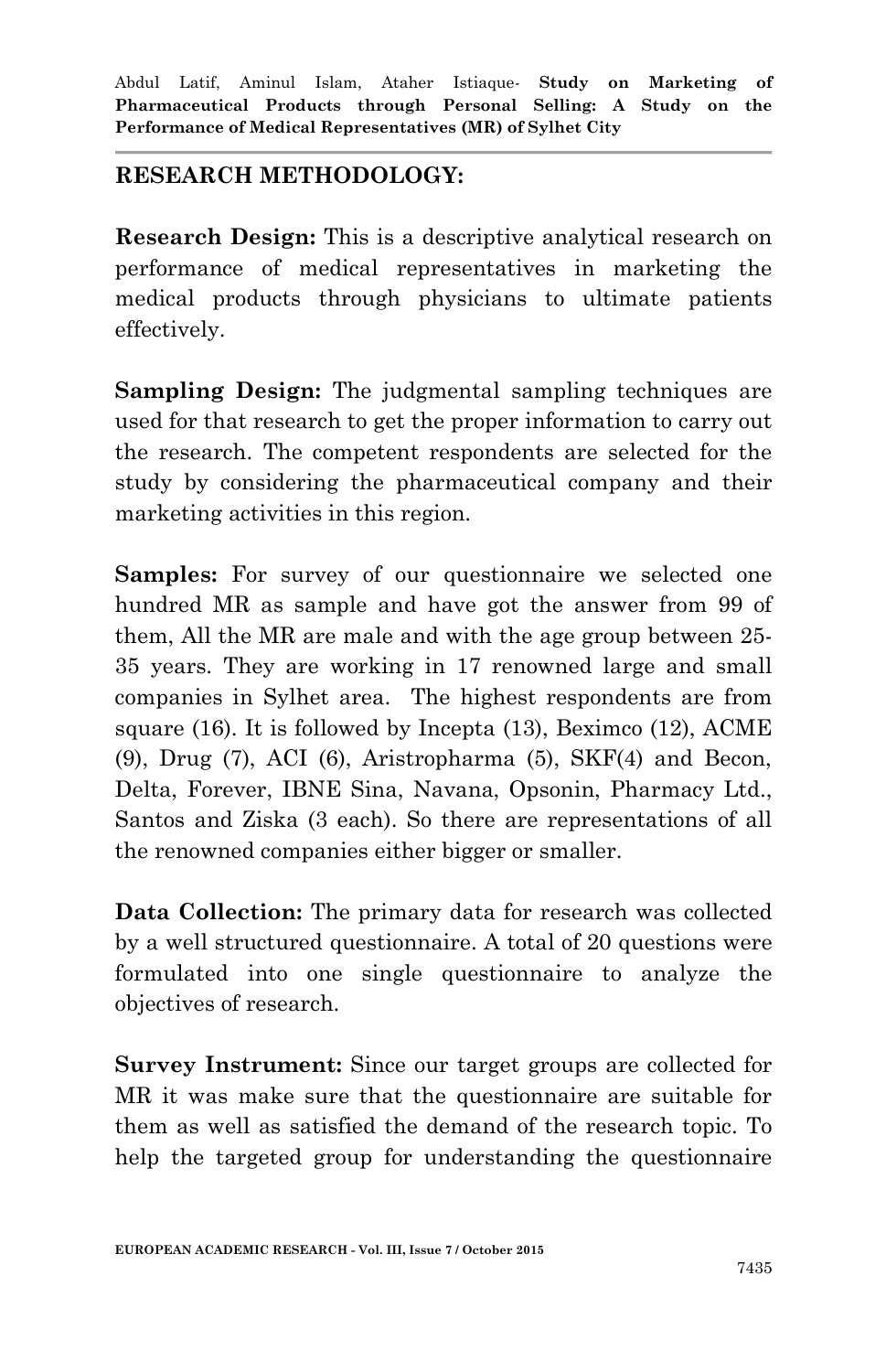clearly we gives some specific instruction at the beginning of the questionnaire.

**Data Analysis:** The data were processed through MS Excel 2010 and SPSS 19. The outputs in the form of cross tabulation and Chi-square tests were analyzed through subjective and objective viewpoints.

| Age               | 25-30                | 58             | 58.6 | 58.6  |
|-------------------|----------------------|----------------|------|-------|
|                   | 30-35                | 39             | 39.4 | 98.0  |
|                   | Above 35             | $\overline{2}$ | 2.0  | 100.0 |
| Group of Study    | Science              | 62             | 62.6 | 62.6  |
|                   | <b>Business</b>      | $\overline{4}$ | 4.0  | 66.6  |
|                   | Arts                 | 33             | 33.4 | 100.0 |
| Designation       | Area manager         | 5              | 5.0  | 5.0   |
|                   | <b>SMPO</b>          | 17             | 17.2 | 22.2  |
|                   | MPO and Like         | 77             | 77.8 | 100.0 |
| Job Experiences   | Below 3              | 70             | 70.7 | 70.7  |
|                   | $3-6$                | 25             | 25.3 | 96.0  |
|                   | Above 6              | 4              | 4.0  | 100.0 |
| in<br>Experiences | $\operatorname{Yes}$ | 17             | 17.2 | 17.2  |
| other companies   | $\rm No$             | 82             | 82.8 | 100.0 |

#### **Table 1: Profile of Respondents**

Source: Outputs of SPSS of data from Field Survey conducted on Oct.- Dec. 2014

The profile of respondents proved the validity of that research as the data were collected from the right persons by considering their age, group of study, designation, job experience and experience of work in other company. The combination of different ages, group of study, designation, job experience ensured the proper representation of the population. Among the 99 respondents 58.6% are from the most energetic age group (25-30), 62.6% are from science group of study, 77.8% are from marketing promotion officers, 70.7% are from the job experience of less than 3 years and 17% have experience of doing job in other company. All proved that the representation is a proper.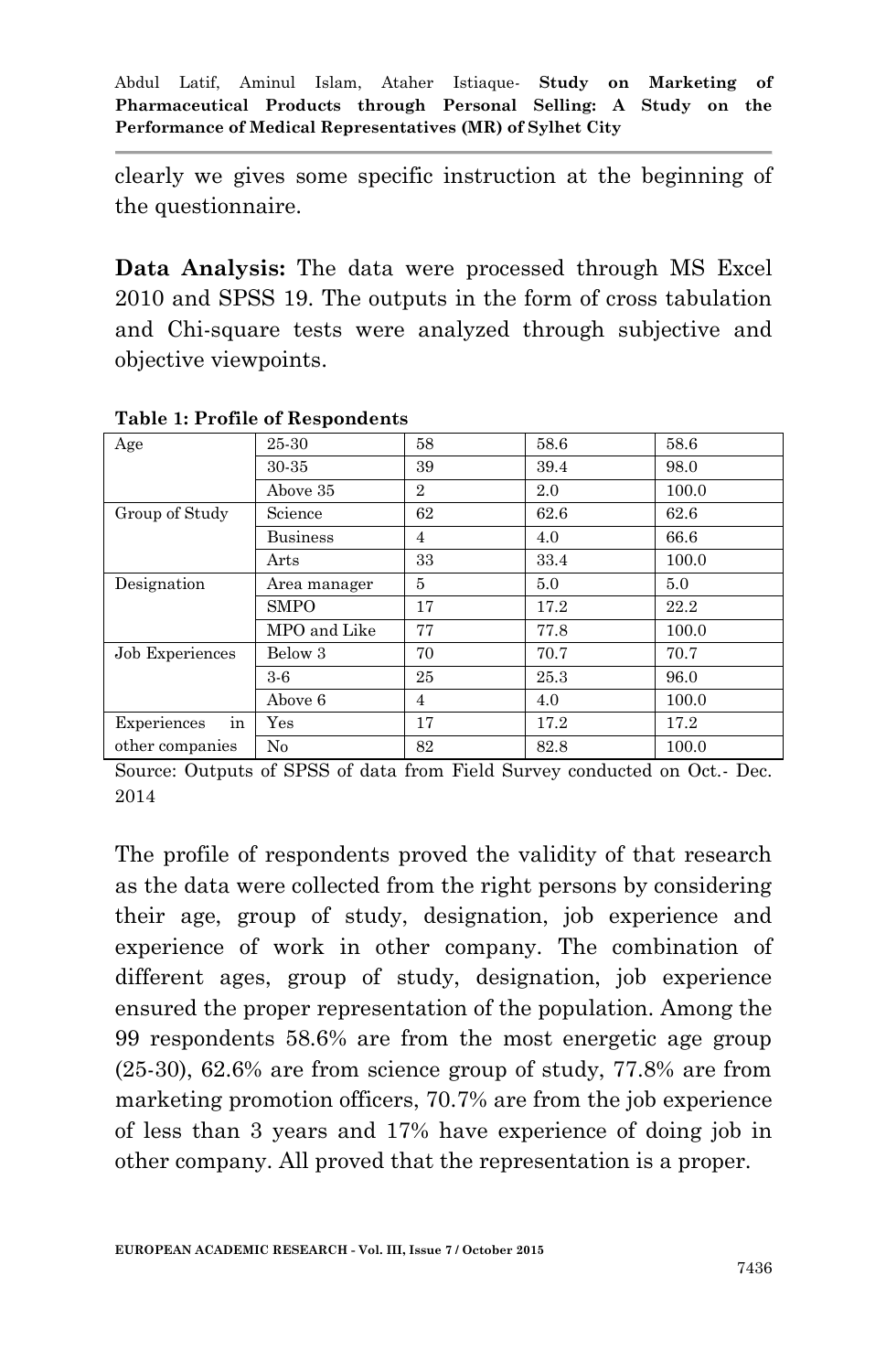## **FINDINGS**:

The main objective of that research is to identify the salient feature of marketing of Pharmaceuticals products by Medical Representatives.

| <b>Descriptive Statistics</b>             |    |                |                     |       |           |
|-------------------------------------------|----|----------------|---------------------|-------|-----------|
|                                           |    |                |                     |       | Std.      |
|                                           | N  |                | MinimumMaximum Mean |       | Deviation |
| 99<br>Items (Good Demand)                 |    | $\overline{2}$ | 45                  | 28.86 | 10.459    |
| Item Total                                | 99 | 6              | 100                 | 66.60 | 19.839    |
| <b>Item Demand Category</b>               | 99 | $\overline{4}$ | 10                  | 8.55  | 2.173     |
| Time spent on Doctor (%)                  | 99 | 00             | .80                 | 5159  | .13851    |
| Time spent on Retailer (%)                | 99 | .10            | .80                 | 2906  | 13302     |
| Time spent in Travel (%)                  | 99 | 00             | 65                  | 2026  | .08277    |
| Visit to Doctors (Number in month)        | 99 | $\Omega$       | 300                 | 65.68 | 45.284    |
| Visit to Retailer (Number in month)       | 99 | $\Omega$       | 400                 | 60.54 | 59.130    |
| Success on Doctors' visit (%)             | 99 | 30             | 1.00                | 6700  | .15059    |
| Success on Retailers' visit (%)           | 99 | 05             | 1.00                | 6581  | .17783    |
| Sold by prescription (%)                  | 99 | 40             | .99                 | 8226  | 09360     |
| Sold by Choice of customers (%)           | 99 | 01             | .60                 | 0718  | 08338     |
| Sold by Pharmacy's suggestion (%)         | 99 | 02             | 95                  | 2255  | 11963     |
| Prescription on Quality of item (%)<br>99 |    | 05             | 70                  | 2258  | .12559    |
| Prescription on Gift to Doctors (%)       | 99 | 10             | .95                 | 7581  | 16759     |
| Prescription on Both quality & gift 99    |    | .70            | .99                 | 9403  | 06190     |
| $(\%)$                                    |    |                |                     |       |           |
| Price Consideration (%)                   | 99 | 05             | 60                  | 2553  | .10306    |
| Cash Sale (%)                             | 99 | 20             | 1.00                | 8055  | 22418     |
| Credit Sale (%)                           | 99 | 00             | .80                 | 1945  | 22418     |
| Return Acceptance (%)<br>99               |    | 01             | 1.00                | 4422  | 45455     |
| Marketing Employee (Number)<br>99         |    | 10             | 85                  | 49.48 | 23.877    |
| Total Number of Employee (Area)<br>99     |    | 25             | 150                 | 85.16 | 41.139    |
| Valid N (list wise)<br>99                 |    |                |                     |       |           |

**Table 2: Marketing features in Sylhet Region:** 

Source: Outputs of SPSS of data from Field Survey conducted on Oct.- Dec. 2014

The number of items range from 6 to 100 in 17 observed companies where items of good demand range from 2 to 45. The ratio of most demanded items 43.20% in this market. On an average 8.55 categories of items are sold mostly in the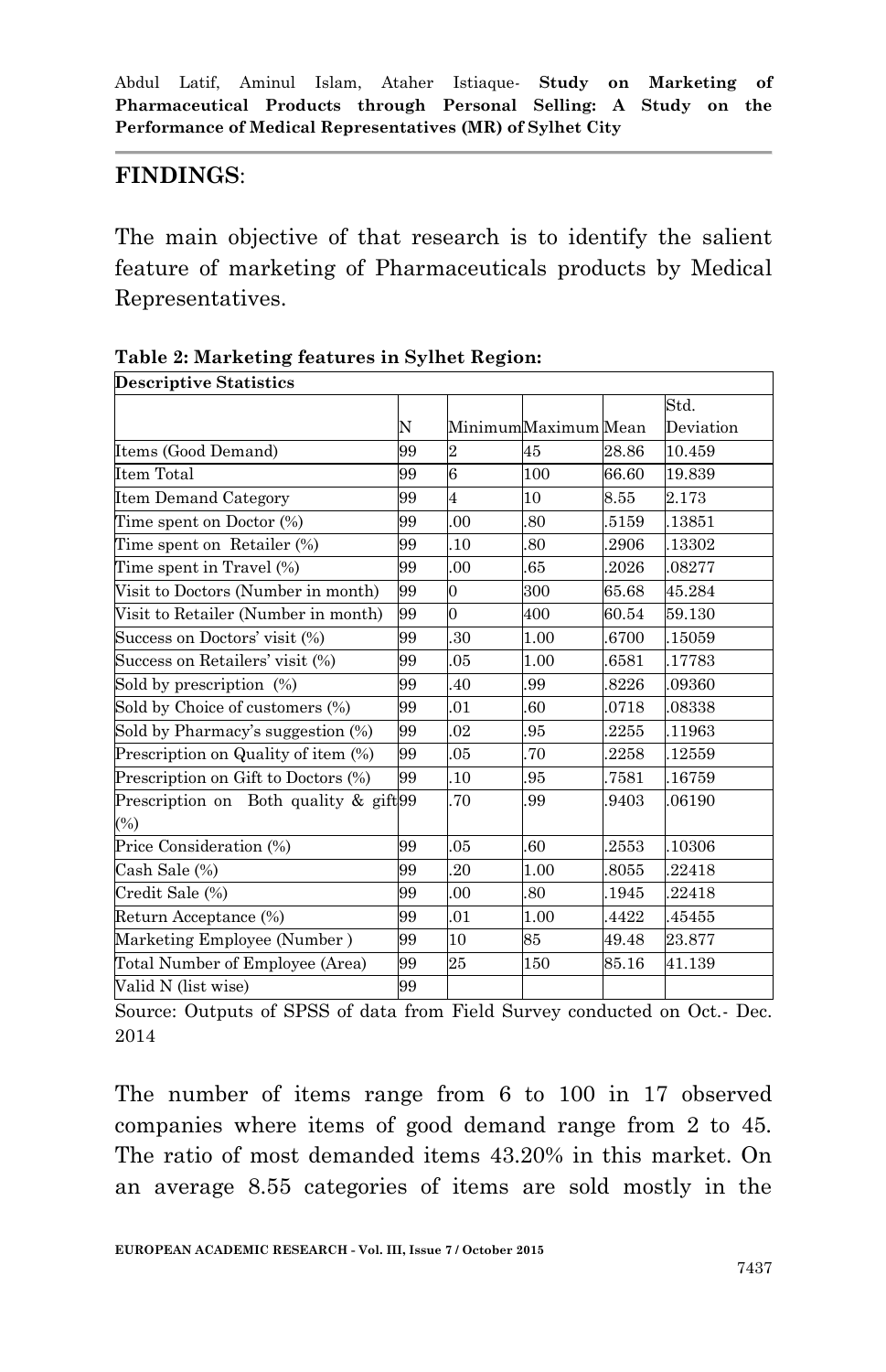market. Most of the times of medical representatives are spent on doctors' visit (52%) though 20% of the time is spent on travelling. The actual selling is happened on the retailers shop. The representatives have to visit the outlets by spending 30% of their working hours. They have to check the inventory of specific items and take the orders, inform the pharmacist about new products and be informed about customers' queries, have to check the prescriptions of doctors and plan to pursue them by getting their preferences. All the activities need more time to spend on the shops. But the main influencing person is the doctors. And it is very tough to get an appointment of busy doctors. So the representatives have to spend more time idly on the chambers of busy doctors to get an appointment. It is found that monthly average visit to the doctors is 66 in number. The highest range is 300. So the representatives are emphasizing to visit the busy doctors and spending more time on queue to get an appointment. It is most important to get a favor of busy doctor in their prescription to make a good demand of their product or restore the existing demand. The average visit to shops is 60.58 by utilizing their 30% of time indicates that the representatives are more emphasizing to visit the doctors as most of the patients are habitual to buy the medicine according to the doctors' prescription. But to observe the impact of their visits and ensure the availability of their products they have to visit the medicine shops. The average success rate on doctors' visit is found as 67% a bit higher than the average success on visit to outlets. The success on outlets is depends on the query of patients by the prescription of doctors. Without their queries the outlets are reluctant to buy the new items for their shops. So the success of doctors' visits is reflected on success on outlet visits and the success rate is almost same in proportion. The most important fact is that 82.26% of the medicine is sold according to the prescription given by the doctors and in Bangladesh doctors are prescribing on the brand name of the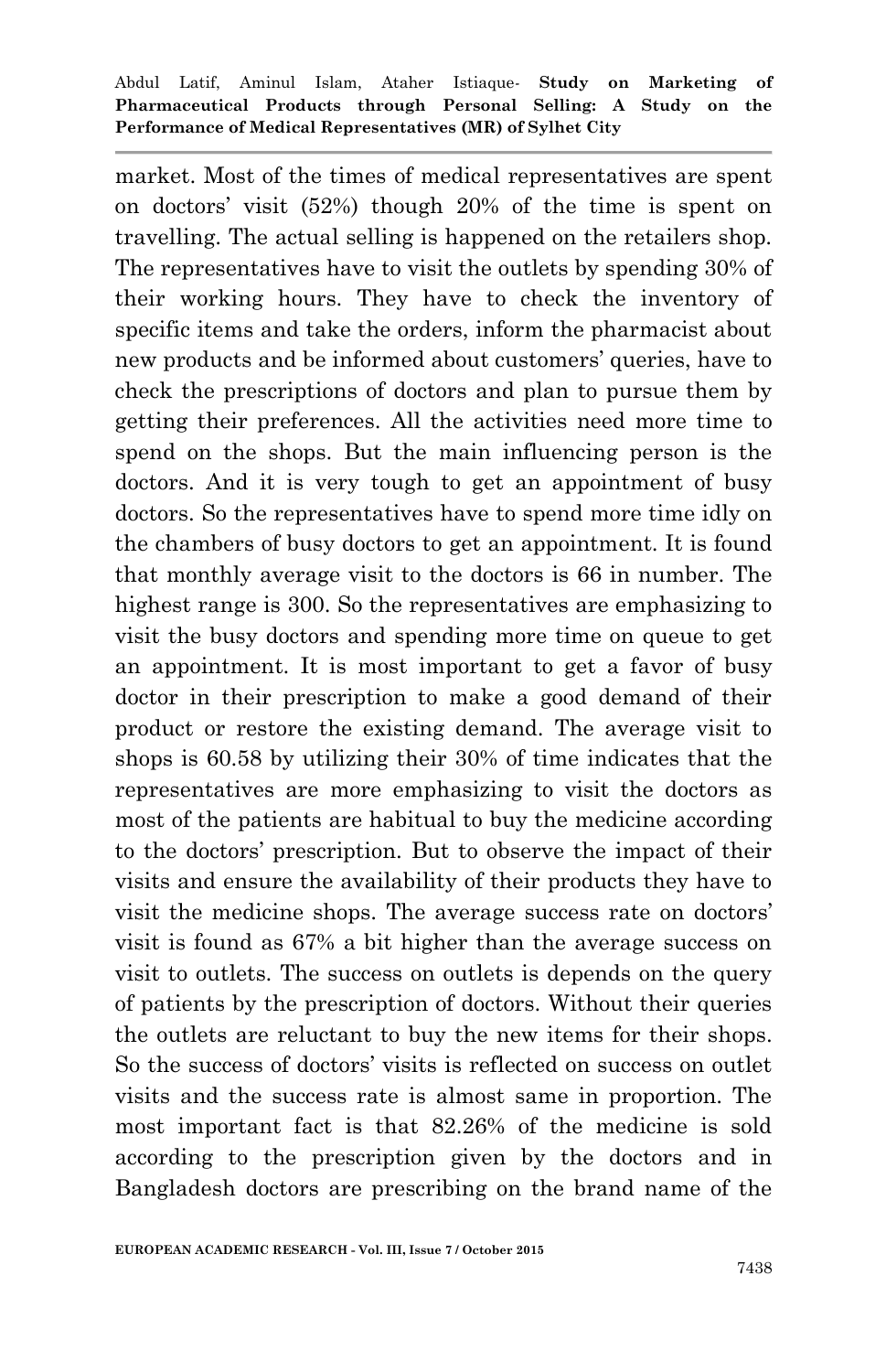medicine. So they are enjoying the service of medical representatives in gathering the information regarding different brands and also getting different gifts from the manufacturers. An amazing 75.81% of the doctors are influenced by the gifts of the manufacturers where only 23% prescribe by judging the quality of the medicine. This is a disappointing picture and supports the manufacturers' different services to the doctors for an expected demand of their products. The pharmacists are also important influencers to the patients who have confidence on the quality of them. A small portion of patients are buying medicine on the suggestion of pharmacist and another portion are used to change the brands on the basis of availability and effectiveness according to the pharmacists. Both types constitute about 22.58% of the medicine selling. The knowledgeable customers (7.18%) are used to buy medicine by their own references, mostly for the chronic diseases and very common diseases. Price consideration is used by the knowledgeable customers and the dependable pharmacist. The knowledgeable customers can make their decision by searching the prices of different brands and the others have to depend on the pharmacists who can provide reasonable suggestions to save the money by choosing less costly brands. It is found that about 25.53% of the medicines are sold on the basis of price consideration by the customers. The rest (majority) have to depend on the doctors' prescription. Most of the sale are held on cash basis (80.55%) as the renowned companies do not intent to invest on trade credit but the manufacturers with small market share extend credit to the outlets to get a better market share. The major setback of medicine business is the expiry date of medicine. The expired medicines can endangered the lives of patients. So, it must be returned. But the well reputed companies do not extend the facility of returning expired medicine to the manufacturers in their most demanding items. There is another opportunity for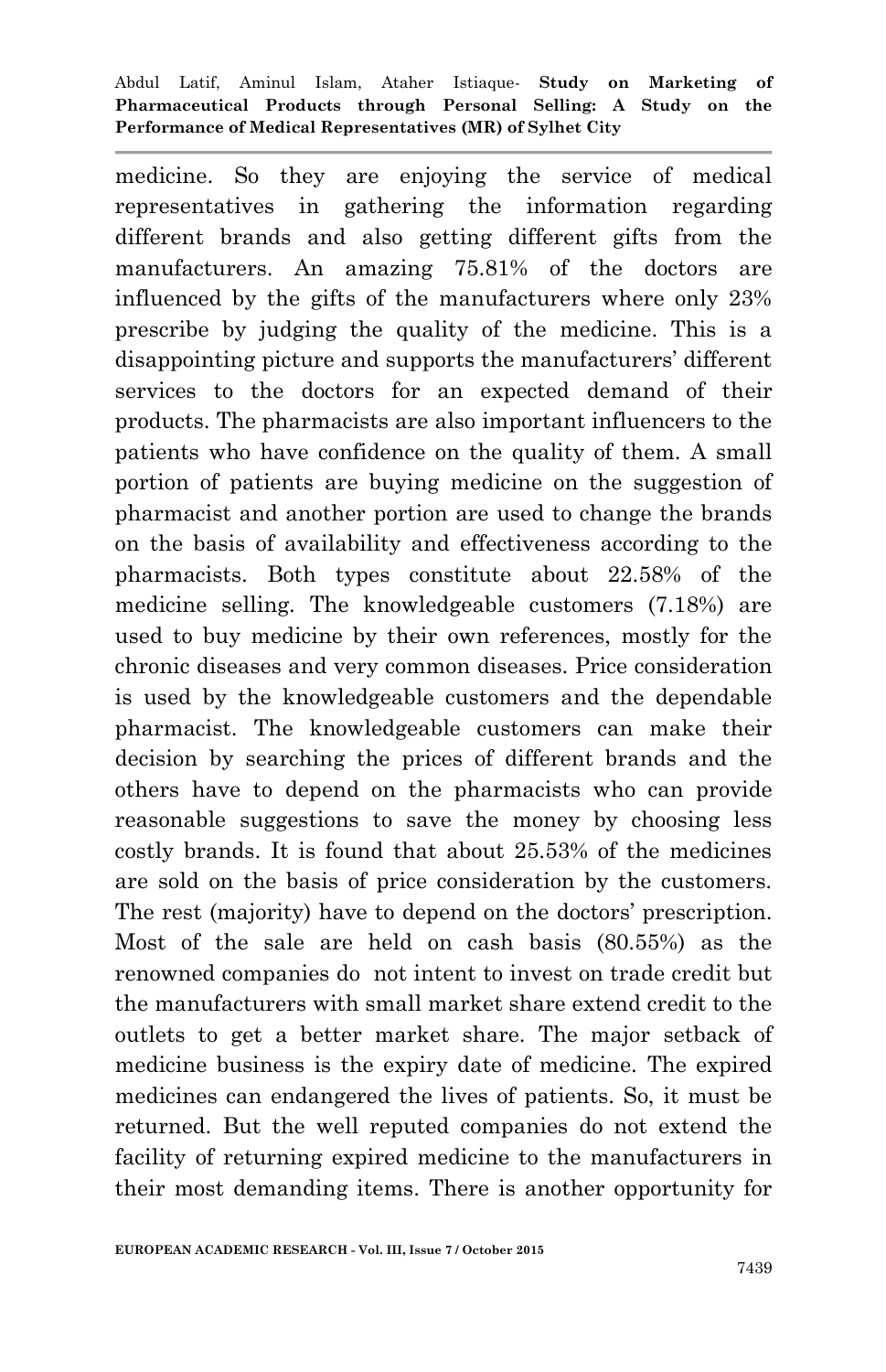the intruders to penetrate the market by offering the facility of returning medicines and relive the owners of outlets from the problems of expired medicine.

| Vehicles         | Frequency | Percent |  |  |  |  |
|------------------|-----------|---------|--|--|--|--|
| Personal vehicle | 2.        | 2.0     |  |  |  |  |
| Public Transport | 31        | 31.3    |  |  |  |  |
| Company Bike     | 66        | 66.7    |  |  |  |  |
| Total            | 99        | 100.0   |  |  |  |  |

**Table 3: Vehicles to Travel** 

Source: Outputs of SPSS of data from Field Survey conducted on Oct.- Dec. 2014

Vehicle is very important to do the work of medical representatives. As more contact with doctors and pharmacists give more success in that profession, so MR have to minimize their time spent on vehicles to move from one place to another. It is not possible by public transport as they have to maintain their own time table and never adjust with the requirement of individual person. Company provided bike is most appropriate for faster movement. The traffic and other problems of roads can create minimum obstruction to the bike riders. They can maintain personal time table by using the bikes for required movement to contact with the doctors and pharmacists. It is found that 66.7% are using the company provided motor bikes to do the movements.

**Table 4: Satisfaction level of Employees on Different Driving Elements:**

| On               | Description | Satisfaction level |                                      |       |                |                |        |
|------------------|-------------|--------------------|--------------------------------------|-------|----------------|----------------|--------|
|                  | of          | Most               | DissatisfiedNeutralSatisfied<br>Most |       |                |                |        |
|                  | frequency   | Dissatisfied       |                                      |       |                | SatisfiedTotal |        |
| Compensation     | Count       | 21                 | 63                                   | 13    | $\overline{2}$ |                | 99     |
| Policy           | Percent     | 21.2%              | 63.6%                                | 13.1% | 2.0%           | 0%             | 100.0% |
| Working Hours    | Count       |                    | 51                                   | 27    | 14             |                | 99     |
|                  | Percent     | 6.1%               | 51.5%                                | 27.3% | 14.1%          | 1.0%           | 100.0% |
| Promotion Policy | Count       | 13                 | 53                                   | 27    | 6              | $\Omega$       | 99     |
|                  | Percent     | 13.1%              | 53.5%                                | 27.3% | 6.1%           | 0%             | 100.0% |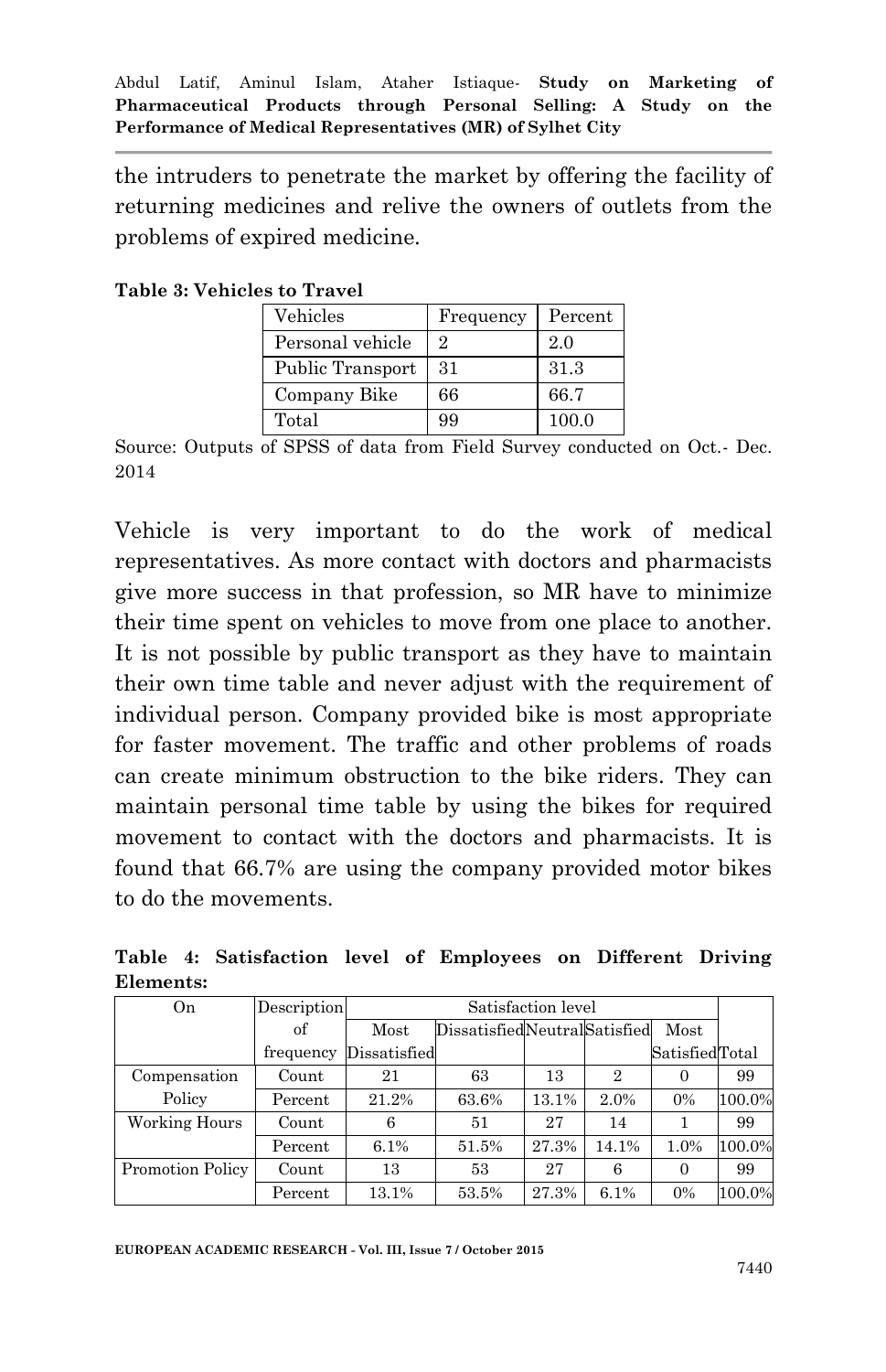Abdul Latif, Aminul Islam, Ataher Istiaque*-* **Study on Marketing of Pharmaceutical Products through Personal Selling: A Study on the Performance of Medical Representatives (MR) of Sylhet City**

| Product &                                                                  | Count   |      | 68    |  |               |       | 99     |
|----------------------------------------------------------------------------|---------|------|-------|--|---------------|-------|--------|
| marketing policy                                                           | Percent | 8.1% | 68.7% |  | $21.2\%$ 2.0% | $0\%$ | 100.0% |
| Source: Outputs of SPSS of data from Field Survey conducted on Oct. - Dec. |         |      |       |  |               |       |        |

2014

By studying the satisfaction level on compensation policy of the companies, it is found that most of the respondents (63.6%) are dissatisfied and a significant number of employees (21.2%) are mostly dissatisfied on that policy. This indicates that the pharmaceutical companies are taking the advantage of huge unemployed educated persons of Bangladesh. The employees are compelled to work under a dissatisfactory compensation policy. It is also proved by Chi-square test that there are differences in satisfaction level of the employees of different companies  $(x^2=115.006, df=48$  and p-value= .000<.05). That should be reflected in the performance of medical representatives of these companies.

The working hour is another important factor of satisfaction as the employees need to manage their family and personal matters besides the official work. So fewer working hours is expected by all the employees. By studying the satisfaction level of employees on working hours, it is found that 57.6% of the respondents are dissatisfied or mostly dissatisfied (Table 4). The satisfaction on working hour is slightly better than the compensation packages of the companies. It may also indicate that employees are ready to work longer period for their livelihood in a country of unemployment problems but they need sufficient compensation to maintain their standard.

The Chi-Square analysis proved that each employee has specific opinion about the working hours. There are significant differences in the reaction about working hours ( $\chi^2$  =112.059, df=64 and p-value= .000<.05) Promotion policy is one of the main attractions to the employees. This is the way of development of employees. The promotion policy describes the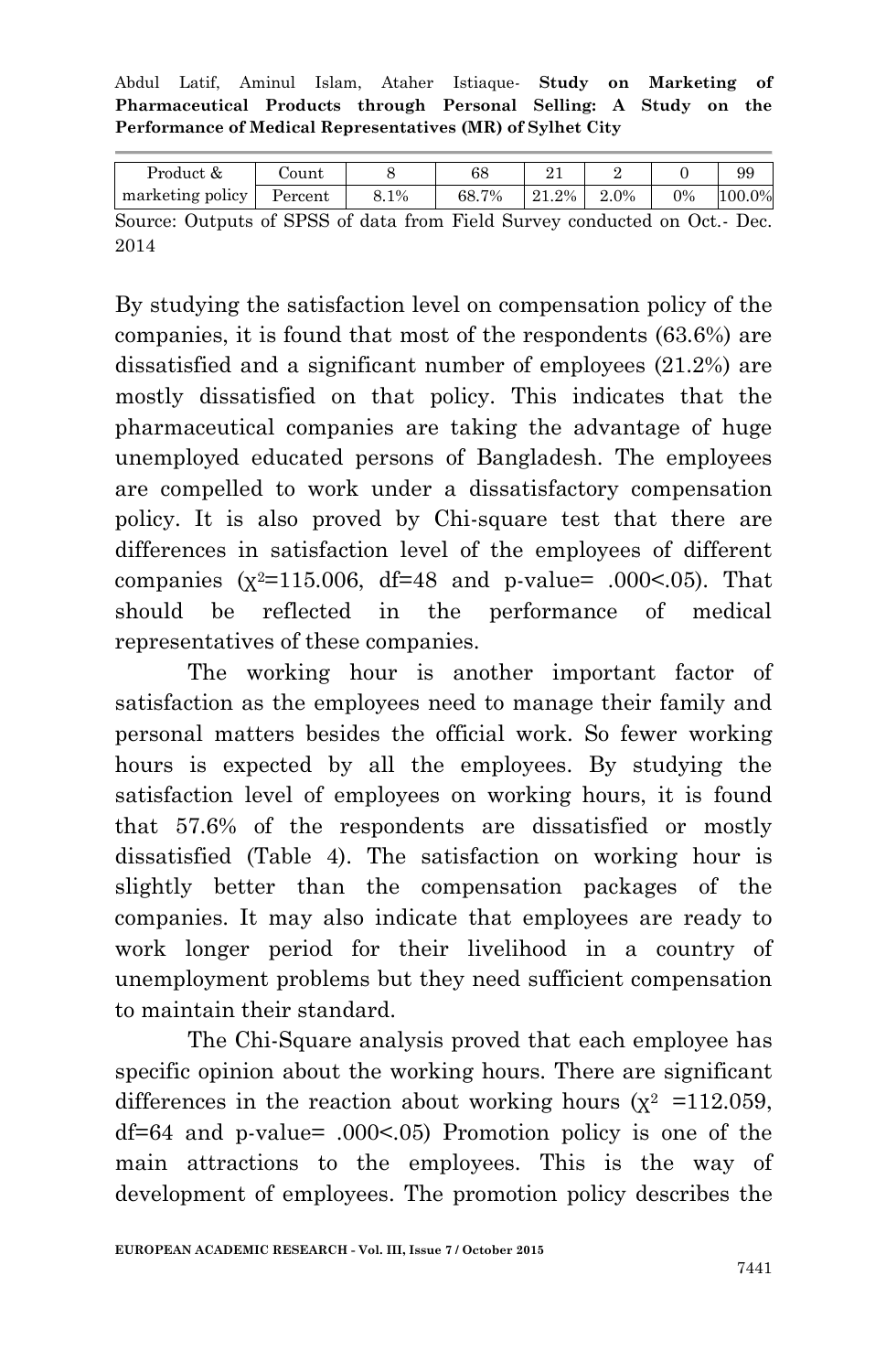future position of every employee. But the pharmaceutical companies marketing department has the limitation in attraction by promotion policy. This is reflected by the opinion of the respondents where 64.6% informed their dissatisfaction or most dissatisfaction on promotion policy of companies (Table 4).

The Chi-square test verifies the uniformity of opinion regarding the dissatisfaction on the promotion policy of the companies observed ( $\chi^2$  =81.183, df=48 and p-value= .002<.05).

The products and marketing policy of any company is one of the important factors of attraction to that company. Employees enjoy to work with such company who have attractive product and marketing policy as the challenging work with supporting company provide immense satisfaction to the salesperson. But it is disappointing that 76.8% perceive their companies products and marketing policy is not attractive (Table 4). And there is no significant difference in the perception of respondents of different companies in that respect  $(x^2 = 71.865, df = 48$  and p-value= .014<.05).

### **INTERPRETATION:**

The success of marketing depends on the satisfaction level of employees of that company. Individuals living in unemployment problems have to select available unpleasant job but they cannot provide their utmost efforts for the development of that enterprise. They only provide the efforts that the management compels them. The most important elements of satisfaction are the compensation policy, working hours, promotion policy and the product, marketing policy of the company. Satisfaction in these elements is reflected performance of them. Respondents of this research have showed their gross dissatisfaction in these elements (Table 4). So it can be inferred that they are working under compulsion of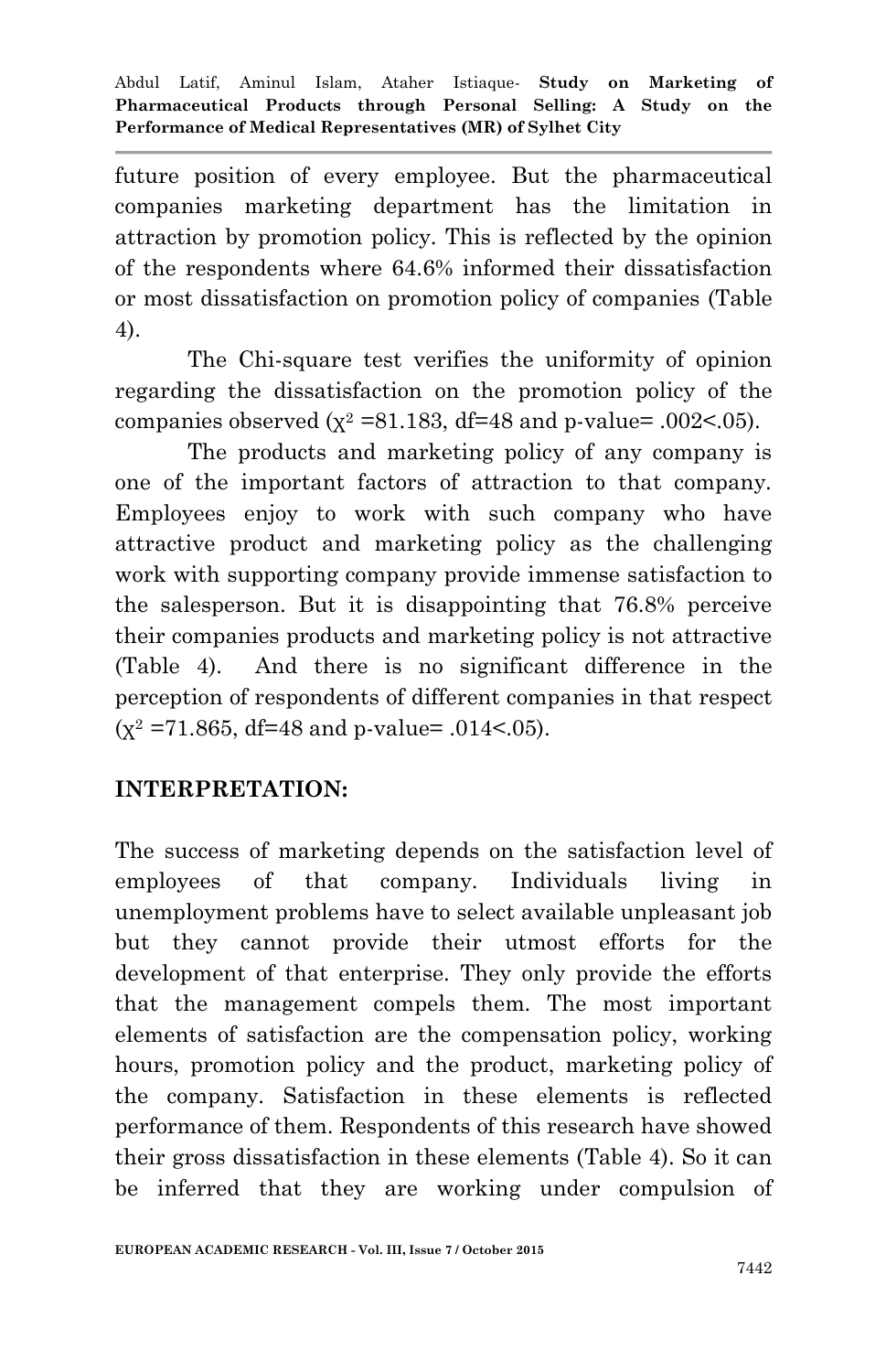maintaining their livelihood as there are no suitable alternative employment opportunities. By studying the marketing performance it is found that medical representatives are working with a good numbers of items, of them nearly half of the items have good demands. As the doctors have the practice of prescribing in brand name and 82% of the customers buy the products according to the prescription of doctors without considering the price of alternative brands (only 25% consider price) so there are a good prospect of the product in marketing to them. Accordingly the medical representatives are spending most of their time in contacting with the doctors. And the doctors are taking that opportunity to get the benefits in the form of gifts in exchange of prescribing the products. The general perception of the representatives ensures about the unethical practice of the doctors in prescribing the medicine. Only 23% of the doctors evaluate the quality of drugs in the time of prescribing and others consider the gifts of the companies before prescribing their products. So there is a competition of brining the doctors in the form of gifts and the representatives are the medium of transactions. To provide the products in the outlets for customers and to follow up the impact of their visits and efforts to the doctors the representatives have to visit the outlets frequently. Accepting the return of expired medicine is a great consideration of the outlets but the manufacturers provide that facilities for only 44% of the items. It is assumed that for only the slow items the outlets are getting that facility (Table 2). The items got the favor of doctors give the manufacturers' opportunities of selling in cash with no returning facility to the outlets. So the representatives are giving efforts to enroll their products in the favor list of the doctors.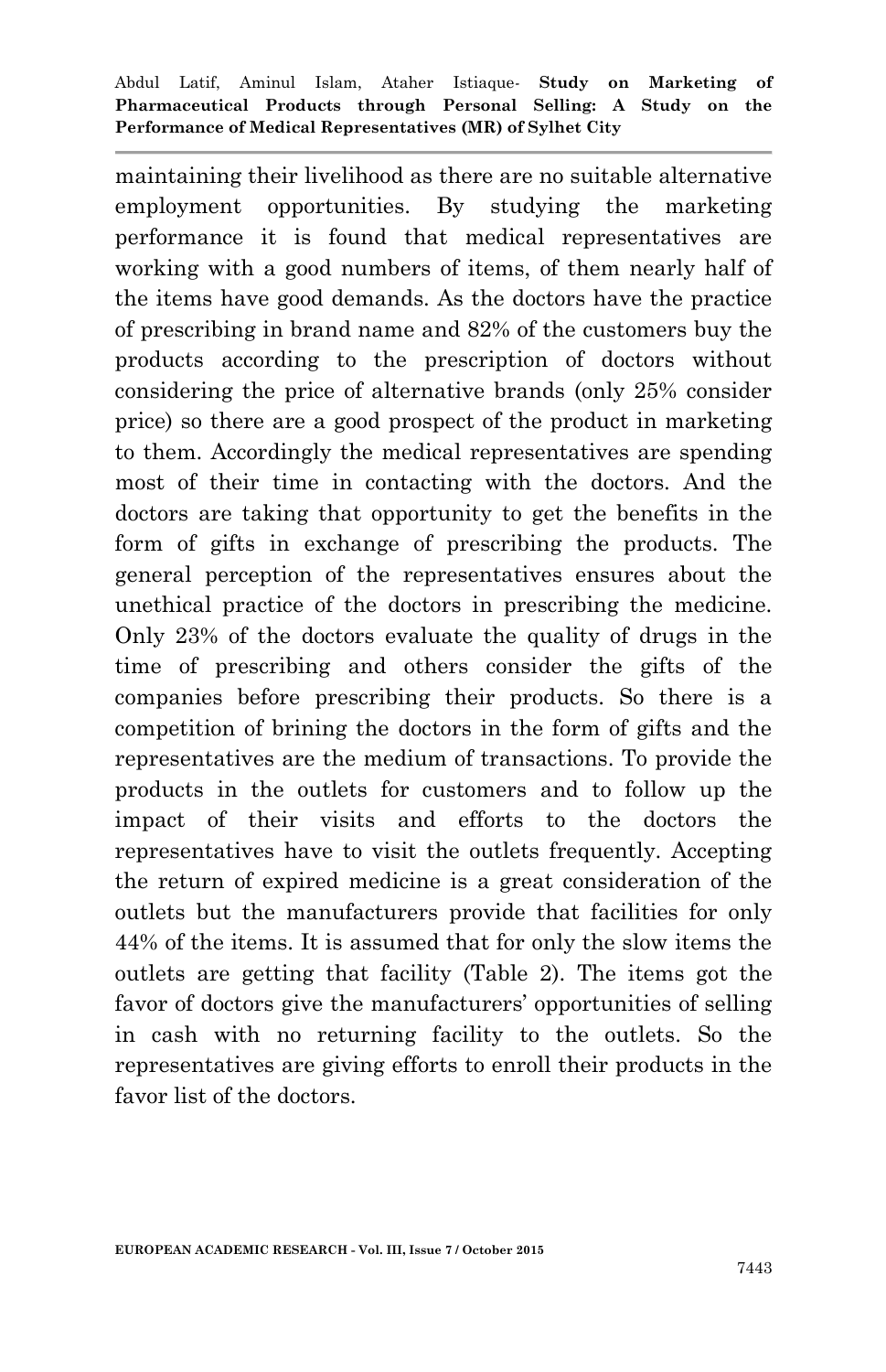### **CONCLUSION:**

Pharmaceuticals industries in Bangladesh are an important sector. The success in marketing of the pharmaceutical products is largely depends on the performance of the medical representatives. The effective contact with the doctors and ensuring the availability of the products in the market bring to the prescription of the doctors and the doctors are prescribing in the brand name, so proper communication with doctors results in target sales volume. But the human factor of representatives also contributes to motivate them to achieve the target. So the compensation, working hour and the promotion policy of human resource management along with the product and marketing policy of the enterprise have great impact on the success. The companies should evaluate their product and marketing policy with the human resource management procedure frequently to ensure the survival and growth.

**Managerial Implication**: One of the important sectors of economy is the Pharmaceuticals in respect of income generation, employment and restoring common interest of citizens in quality health care. The inclusion in distribution channel, the most sensitive element is doctor. Convincing the doctors by the intelligence and attractiveness of sales force along with the product and marketing policy are the key factor of success. So marketers should use the intelligence of medical representatives in managing the decision makers and the buyers to make their marketing a success with the support of quality products with available supply at the time of emergency. Products of similar characteristics may follow the findings of the research to bring innovativeness in their management.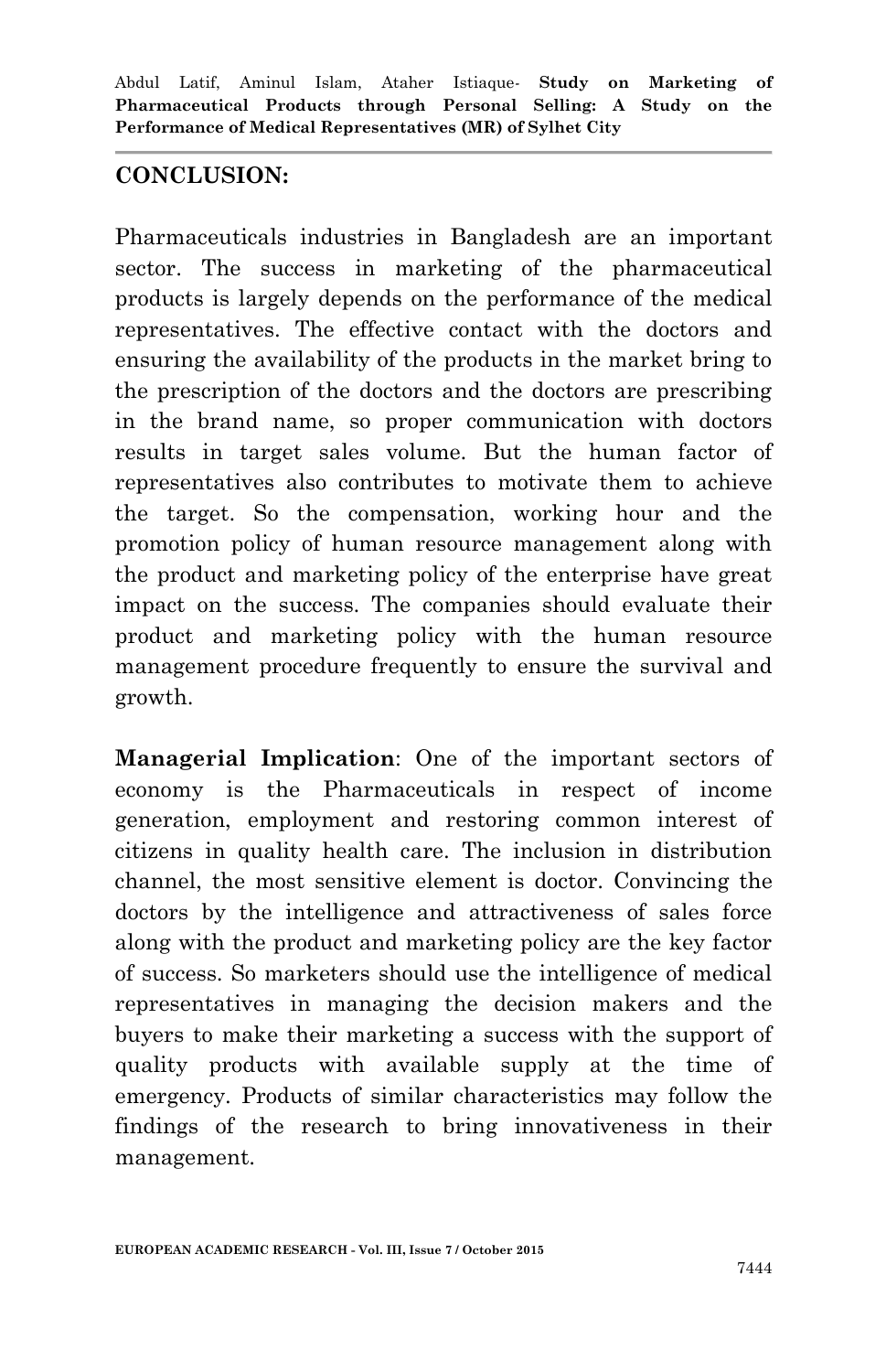**Limitation:** The sampling frame was limited to medical representatives of Sylhet city, one of the divisional cities of Bangladesh. The sample size of 99 only also suffers the insufficiency to implement the finding of research.

**Further Research:** Similar research can be done by increasing the sampling frame and sample size. Further research can also be done on other products with similar features of consumptions. Establishing the tradition of experts' opinion prior to consumption on other product may introduce other dimensions of innovative marketing.

### **REFERENCES:**

- 1. Assael Henry (1993), Marketing: Principles & Strategies, 2nd edn., The Dryden Press.
- 2. Bhattachrjee Dr. Pinaki (2009), Medical Representative-Searching the Fact of Success, Shahbag, Dhaka: Vashachitra.
- 3. Bovee Courtland L., Houston Michel J., & Thill John V., (1995), Marketing, 2nd Edn., McGraw Hill Inc.
- 4. Kotler P. & Armstrong g., (2004), Principles of Marketing, 10th Edn., Pearsons Education Internationals.
- 5. Lamb Dr. Charles W., Hair Dr. Josheph F. & McDaniel Carl (1996), Principles of Marketing, 3rd edn., South-Wastern Publishing Co.
- 6. Nooh Abdullah & Maruf Muntasir (2011), Medicine Business, Shaptahik 2000, Year 14, Number 19 available at www. Shaptahik-2000.com
- 7. Rahman Asadur (2005), The Great Business of Fake Medicine over the Country, Shaptahik 2000, Year 07, Number 47 available at www. Shaptahik-2000.com